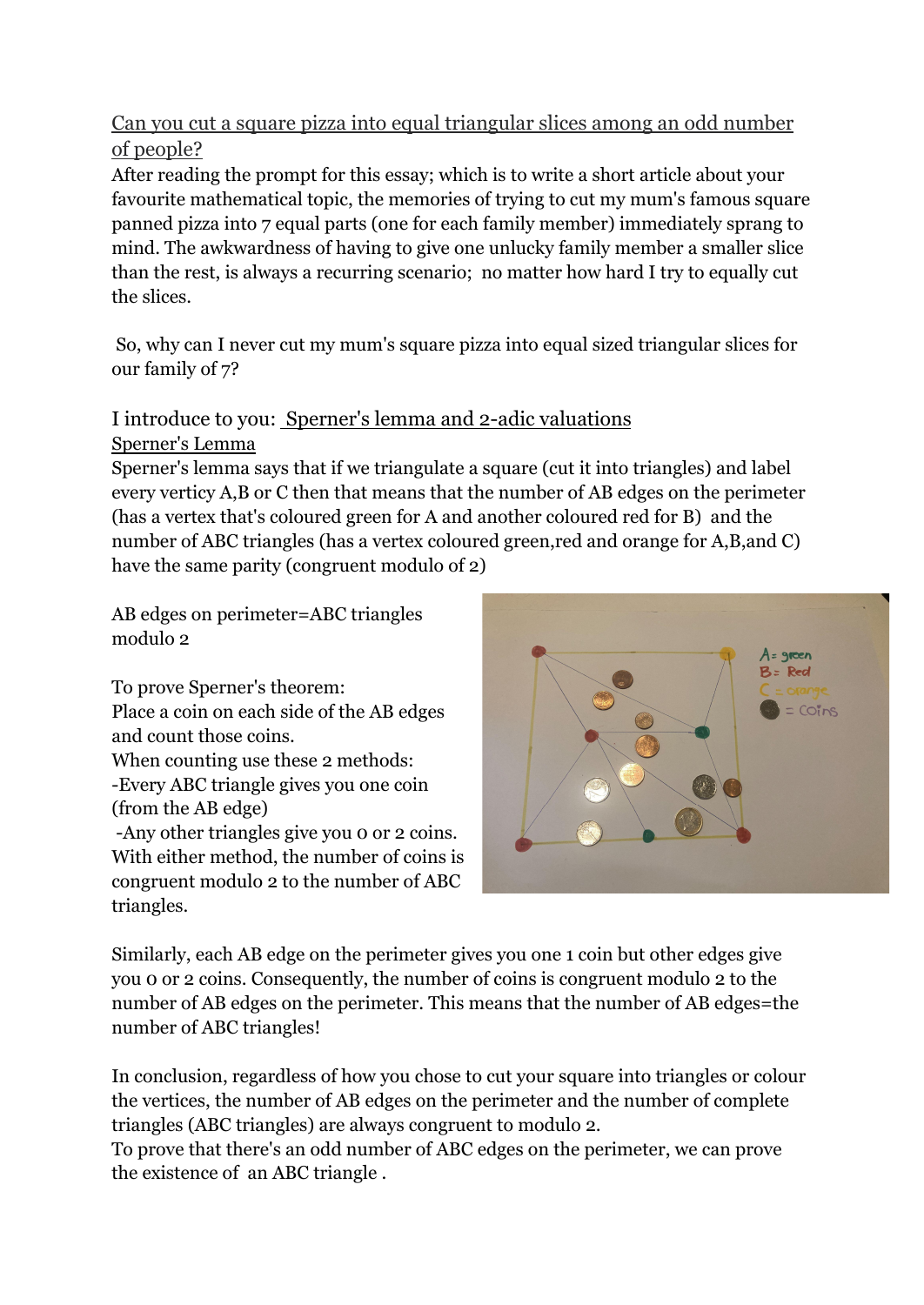2-adic valuations

Valuations are functions that measure how big a number is, 2-adic valuation is simply just another way to measure the size of a rational number.

For instance the rational number  $x=y/z$ Can be written as  $x=2^n \cdot y/z$  (for odd numbers y and z) The 2-adic valuation of this is  $|x|_2 = (1/2)^n$ 

Here's a few example of this method in use $\rightarrow$ |4|<sub>2</sub>=1/4

$$
\rightarrow |6|_{2} = 1/2
$$
  

$$
\rightarrow |0|_{2} = 0
$$

It's important to note the triangular equality (the size of  $x+y$  is not bigger than the size of  $x +$  the size of y), because in 2-adic valuations this concept is actually  $|x+y|_2 \leq \text{maximum} \{|x|_2, |y|_2\}$ 

If  $|x|_2 \ne |y|_2$  then  $|x+y|_2 = \text{maximum } \{|x|_2, |y|_2\}$ 

Applying the 2 adic valuations and Sperner's theorem to the question

$$
A \text{ if } |x|_{2} \leq 1 \text{ and } |y|_{2} \leq 1
$$
\n
$$
B \text{ if } |x|_{2} \geq 1 \text{ and } |x|_{2} \geq |y|_{2}
$$
\n
$$
C \text{ if } |y|_{2} \geq 1 \text{ and } |x|_{2} \leq |y|_{2}
$$

Firstly, implement the 2-adic valuation to help decide which vertices will have which colour.

Sperner's lemma suggests that there is an ABC triangle somewhere in this square. That triangle will have an area of 1/n since the area of the whole square is 1, if r is the area of an ABC triangle then  $|r|_{2} \geq 2$ .

If we say that n is the number of equal area triangles and they each have an area of  $r=1/n$ , then